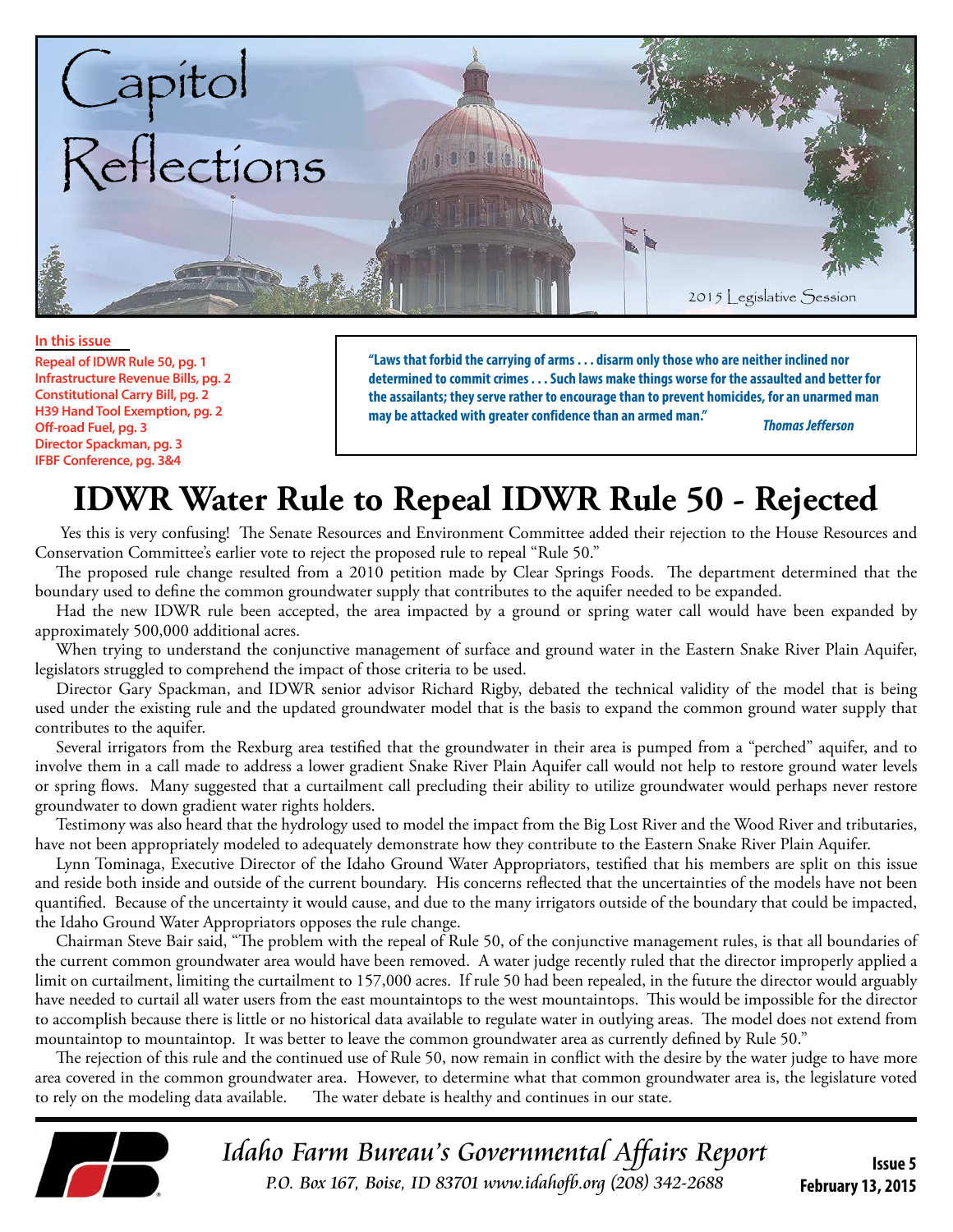# **Two Infrastructure Revenue Bills Surface**

In the last week, two bills intended to assist in infrastructure maintenance funding have been introduced.

H95 was introduced in the House Revenue and Taxation Committee by sponsor, Sen. Jim Rice (R-Caldwell). The bill exempts road materials used to construct, improve and maintain public roads from sales/use tax. These materials are currently taxed because the common thought is that the contractor is the end user. In fact, the materials are often provided by an entity whose responsibility it is to build and maintain roads; the State of Idaho, a highway district, county or city. Taxing the materials results in higher costs to build the roads. The bill's intent is to allow the moneys paid in sales tax to remain with the various transportation agencies.

Sales of materials would be exempted from sales/use tax regardless of whether or not the materials become part of the real property or an improvement or fixture to the real property. To qualify for the exemption, these conditions must be met: 1) materials become part of a public road, 2) materials are used under a contract with a federal, state, county or city government entity, and 3) upon completion of the contract the materials become the property of a federal, state, county or city government entity or any political subdivision or agency of the government entity.

The proposed exemption in H95 would not apply to: 1) property that is owned by the contractor after the contract is completed, 2) materials used by a private entity to develop any part of a public road that has not yet been dedicated to the public, 3) any materials that remain the property of public utilities or any other nongovernmental entities, 4) materials that become part of a water or sewer system or 5) any materials that a contractor consumes to perform a contract that is not intended to become part of a public road.

The second bill, H111, was sponsored by House Transportation Chairman, Joe Palmer (R-Meridian) and allows county commissioners to authorize a temporary vehicle registration increase for a specific transportation project in their county if passed by a 2/3 majority in a general election.

H111 also says that 1) all revenues from the registration fees can only be used for transportation projects on roads and bridges in the state, county and/or highway district systems, 2) the money cannot be diverted for another purpose, 3) the specific projects will be identified, 4) the increased registration fee will only be valid until sufficient revenue has been collected to pay the estimated cost of the specifically identified project and is null and void after that point, 5) the county commissioners then certify when sufficient revenue has been collected 6) if there are unspent moneys collected for a project those funds shall be used for the maintenance and repairs for that project, 7) the exact rates, duration , etc., will be stated in the ordinance and 8) no rate or term shall increase without voter approval. Item 8 requires a simple majority.

# **Constitutional Carry Bill H89**

Last week a bill was introduced in the House State Affairs Committee by Greg Pruett representing the Idaho Second Amendment Alliance. H89 would allow law-abiding citizens to carry concealed weapons without any license or permit, just as law-abiding citizens are now allowed to openly carry firearms without any sort of license or permit.

The bill does not do away with the concealed carry licenses that are now available. It is still necessary to have a permit when travelling in other states that have reciprocity agreements with Idaho to recognize our concealed carry license as equivalent to their licenses.

According to Mr. Pruett, five other states already have laws recognizing "Constitutional carry", meaning that each citizen has the inherent right to defend themselves and carry a firearm without any permit or license as recognized by the second amendment to the U.S. Constitution. Idaho would join those other states in no longer requiring a permit to exercise this right.

H89 does not impact those barred from possessing firearms under State law. Those prohibited from possessing firearms, such as convicted felons, would still be prohibited. Nor does the bill impact criminal activity, as it will still be illegal to commit crimes with weapons under H89.

### **Correction of Hand Tool Exemption Moves Forward**

This week the House Revenue and Taxation Committee, Chaired by Rep Gary Collins (R-Nampa), sent H39 to the floor with a "do pass" recommendation. Ever since the sales tax was implemented in 1965, items used in the production of products for later resale have not been taxed. This is to prevent taxing the same items multiple times through the production process with the understanding that the sales tax will be paid on each item by the final consumer. There has always been an exception to the production exemption however, which required businesses to pay sales tax on all hand tools valued under \$100, regardless of their use.

This has become an administrative headache for the state tax commission as well as for those who sell these items to other businesses. There have been significant internal discussions within the State Tax Commission as to what exactly qualifies as a hand tool. Therefore, the State Tax Commission has proposed H39 which simply removes the exception for hand tools from the production exemption.

H39 is friendly to business since hand tools valued at less than \$100 will no longer be taxed as long as they are necessary for producing products that will be taxed later at the retail level. Idaho Farm Bureau supports H39.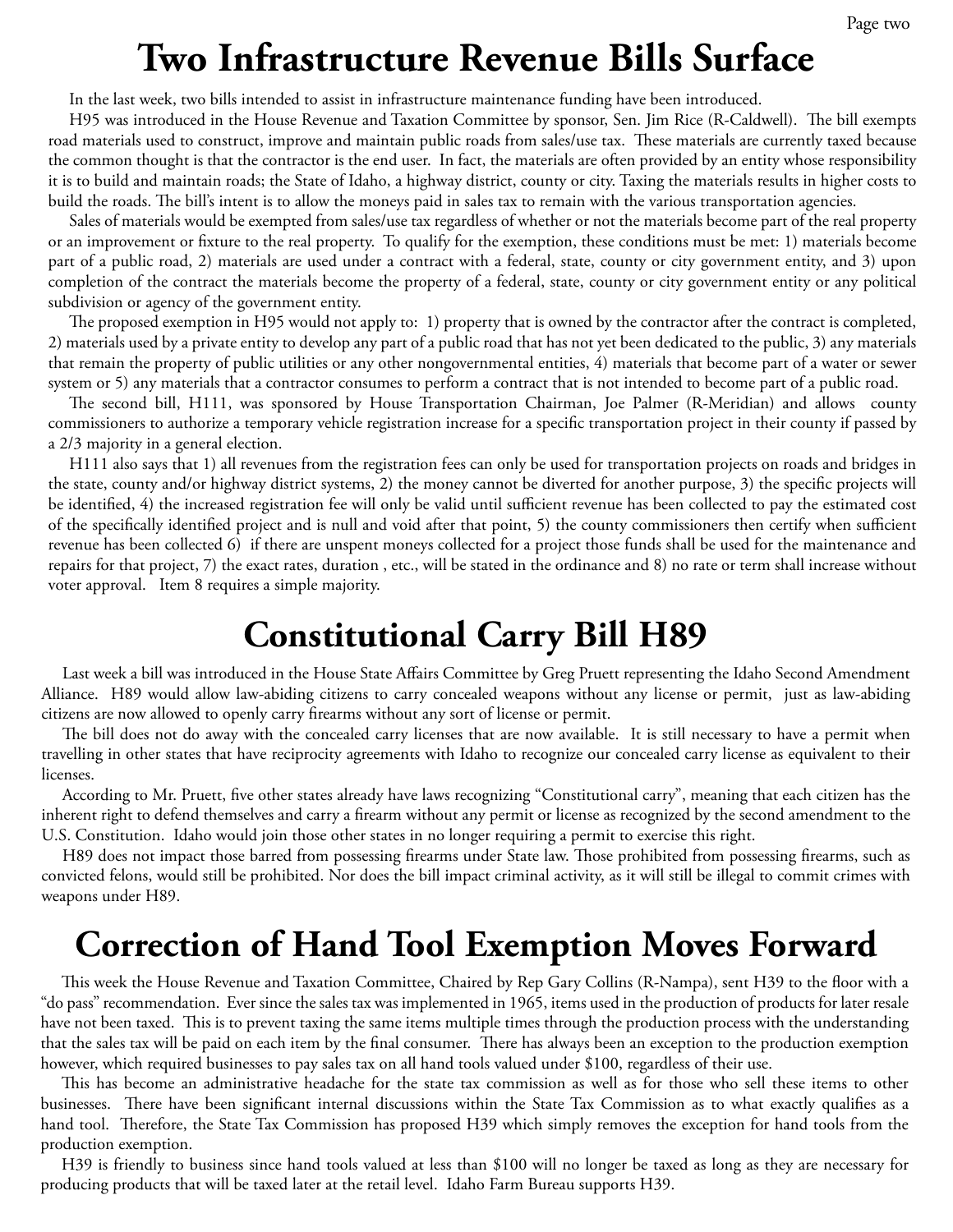# **Off-Road Fuel Must Remain Road Tax Free**

As legislators continue to wrestle with how to raise additional funding for transportation needs, one idea has surfaced that needs a quick and permanent death. It has been suggested that off-road diesel should be taxed just like on-road diesel. This is a preposterous idea. It would be like requiring non-smokers to pay a cigarette tax, or forcing unemployed workers to pay an income tax. It makes absolutely no sense to require fuel that is not used on the roads to pay a tax for roads.

Prior to the mid-1990s federal law taxed all diesel fuel with the federal road tax, no matter how it was used. Those who used the fuel off-road such as for logging, mining, construction, agriculture or even in generators or reefer units of semi-trailers could request a refund of the tax they had paid which was not used on the roads. Since they were not using the roads, they should not have to pay the road tax.

This system proved to be an administrative nightmare and was rife with fraud and abuse. According to the IRS, their investigations revealed the mafia was intimately connected with claiming huge refunds of fuel tax associated with their business ventures. The IRS further reported that the federal highway trust fund was losing billions in taxes annually due to fraudulent refund requests. <http://www.fhwa.dot.gov/policy/taxpaper.htm>

To prevent this problem, the federal government decided to add red dye to diesel fuel that was intended for off-road purposes. This would allow the fuel to be sold tax-free, and would be easy to enforce since it would be plainly evident if dyed fuel was being used by vehicles on the road. The system has worked well ever since it was implemented. It has saved money in administration, and has provided clear evidence when dyed fuel is used improperly.

Another misguided effort that has been discussed here in Idaho is to increase the transfer fee on dyed fuel to use for transportation funding. This is also improper, since once again, dyed fuel is only for off-road use. If dyed fuel is being used on the road, that is illegal and subject to severe fines and penalties. Legislators must not succumb to the lure of "it's only a couple of pennies per gallon". This is an unfair and improper way to raise revenue for transportation. We would never consider asking non-drinkers to pay a beer and wine tax. Idaho Farm Bureau opposes any imposition of road tax or transfer fees on off-road fuel.

# **Re-Confirmation of Directory Gary Spackman**

UPDATE - On Wednesday, February 11, 2015 the Senate Resources and Environment Committee voted to re-confirm Gary Spackman to continue as Director of the Idaho Department of Water Resources. Remember this vote was held over from last Friday by a motion by Senator Jeff Siddoway (R-Territon) who asked for additional time to meet with some of his constituents over the weekend.

The initial motion made in Wednesday's hearing was made by Senator Sheryl Nuxoll (R-Cottonwood) who asked that the vote be delayed to allow her to meet with her constituents. That motion was voted on by a roll-call vote that failed 3-6. A subsequent motion to recommend confirmation was made by Senator Lee Heider (R-Twin Falls) and passed by a voice vote.

Senator Heider will be the floor sponsor to bring committee's "Do Confirm" recommendation to the floor of the Senate to be voted upon in the near future.

# **Idaho Farm Bureau holds Legislative Leadership and Commodity Conference**

Last Tuesday and Wednesday, the Idaho Farm Bureau Federation (IFBF) held is annual Legislative Leadership Conference at the Riverside Hotel, Boise. The conference provides an opportunity for Farm Bureau leaders and members to hear from state and national elected leaders about issues that affect agriculture.

During Tuesday's opening lunch, ITD Director, Brian Ness, updated Farm Bureau on Idaho's transportation issues and needs. Later, Senate President Pro Tem Brent Hill, and House Speaker Scott Bedke, discussed ways Idaho could push back against federal over-reach with the meeting attendees. Resources Committee Chairmen Senator Steve Bair and Representative Dell Raybould spoke next to the group covering a variety of issues including aquifer recharge, Fish and Game issues and sage grouse concerns.

A panel consisting of Senate and House Ag Chairmen, Sen. Jim Rice and Rep. Ken Andrus; Senate and House Taxation Chairman, Sen. Jeff Siddoway and Rep. Gary Collins; and Senate and House Transportation Chairmen, Sen. Bert Brackett and Rep Joe Palmer discussed and answered questions about issues that may come before their respective committees.

It was interesting to note that several legislators expressed support throughout the day for Idaho taking over management of public lands within the state.

Every seat was filled at Tuesday evening's Strolling Buffet. The crowd of approximately 280 included 70 legislators, 160 Farm Bureau members and 50 other guests and staff members, enjoyed the evening visiting. Tables are arranged by legislative district, enabling Farm Bureau members and their legislators to find one another and discuss anything they want to talk about.

The conference concluded with the Wednesday morning National Affairs Breakfast. Idaho's Congressional continued page 4